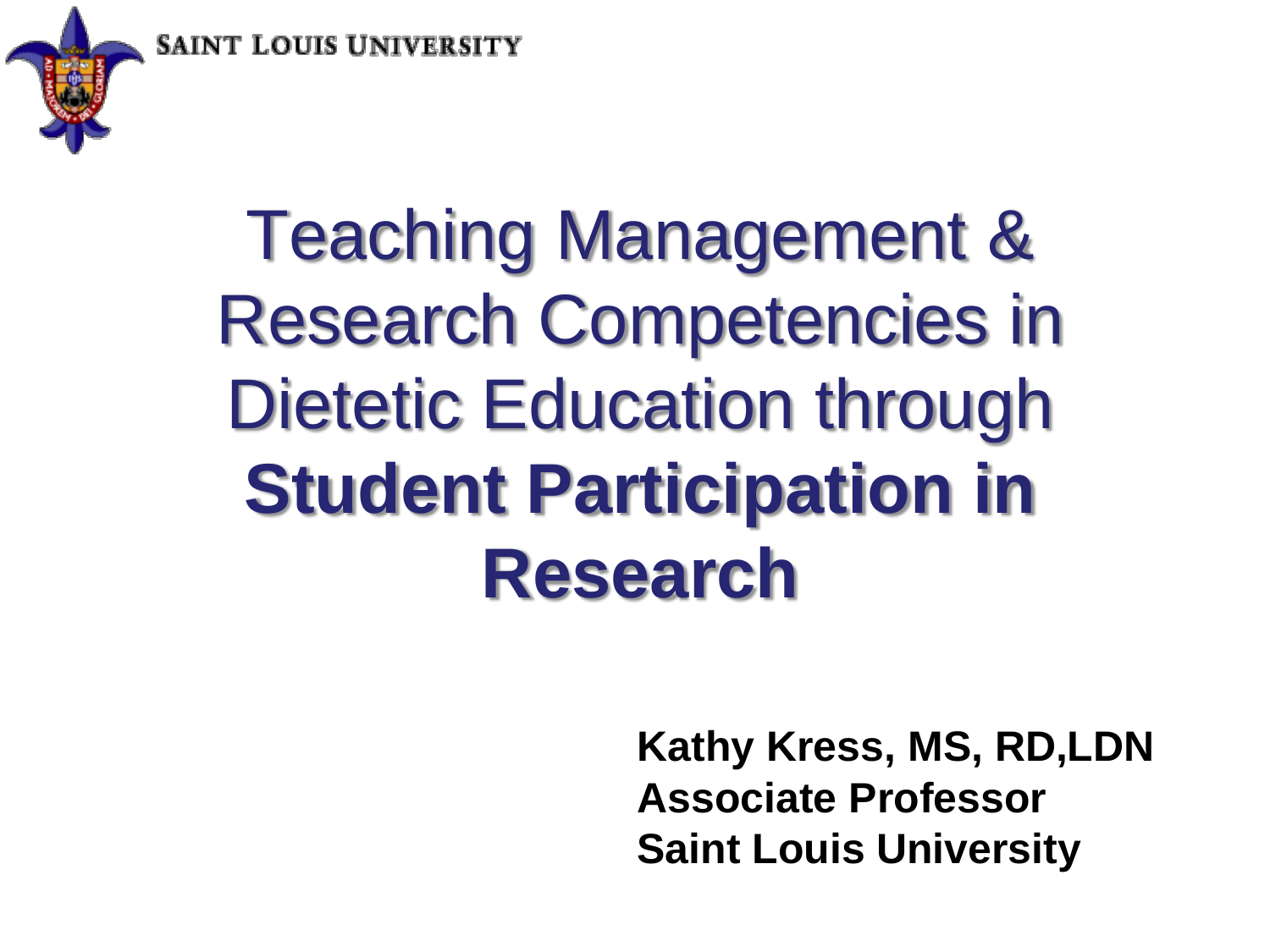- to promote greater student interest in both management and research while teaching management & research competencies.
- develop awareness of opportunities to promote partnerships and collaboration with researchers to develop confidence and interest in *conducting research* within undergraduate dietetic students.

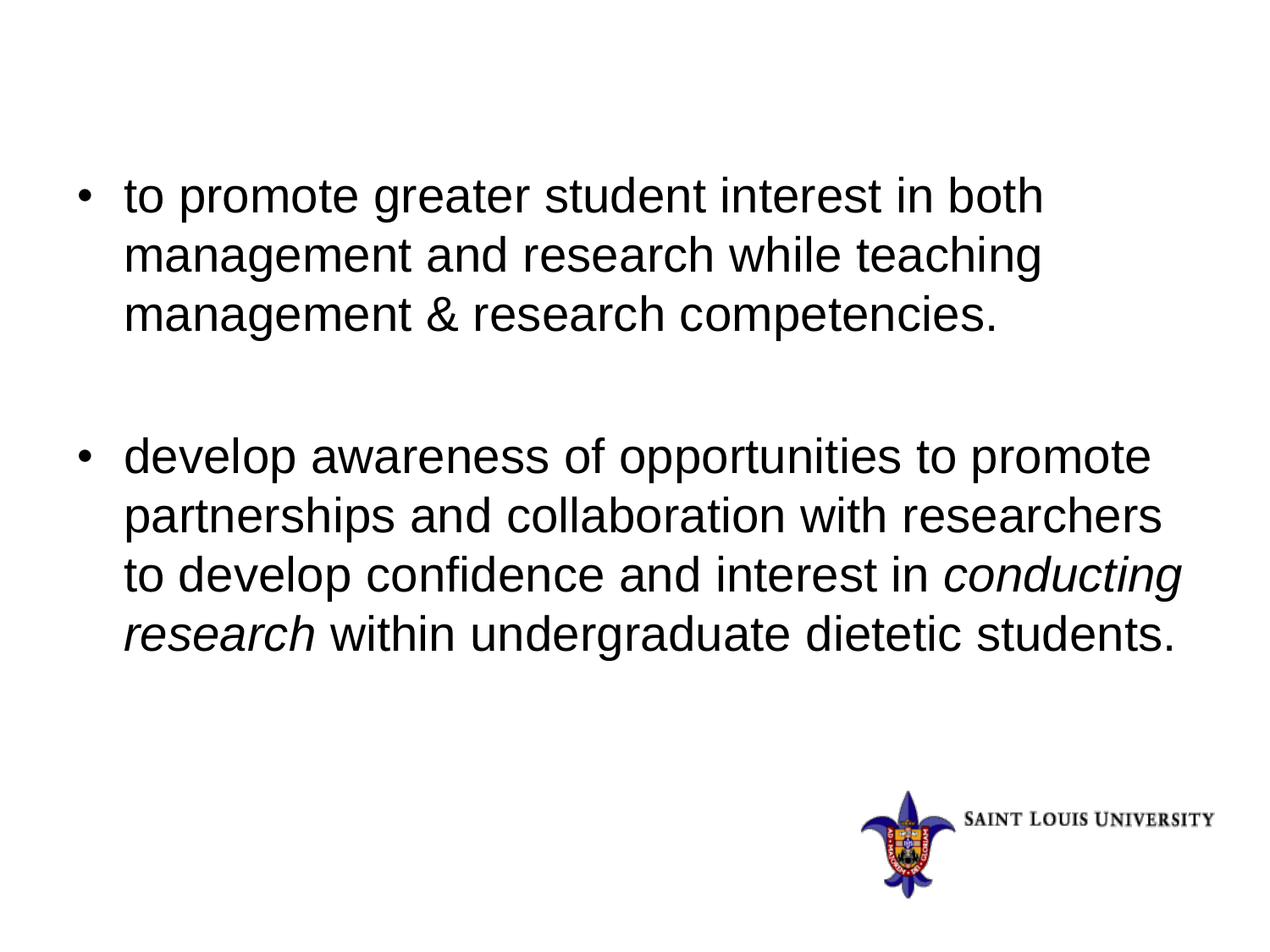### The Academy of Nutrition and Dietetics has long maintained a strong commitment to **management and research** in dietetic education.

http://www.eatrightacend.org/ACEND/

[2012 Standards for Didactic Programs in Nutrition and Dietetics](http://www.eatrightacend.org/WorkArea/linkit.aspx?LinkIdentifier=id&ItemID=6442468849&libID=6442468831)

#### **ACEND Accreditation Standards for**

**Didactic Programs in Nutrition & Dietetics Leading to Supervised Practice** 

July 31, 2013 Update Version 1.04 of the 2008 DPD Standards Adopted February 24, 2012, Effective as of June 1, 2012









**Recommended Model for Future Education Released 2015 for Comment :** <http://www.eatrightacend.org/ACEND/content.aspx?id=6442485290>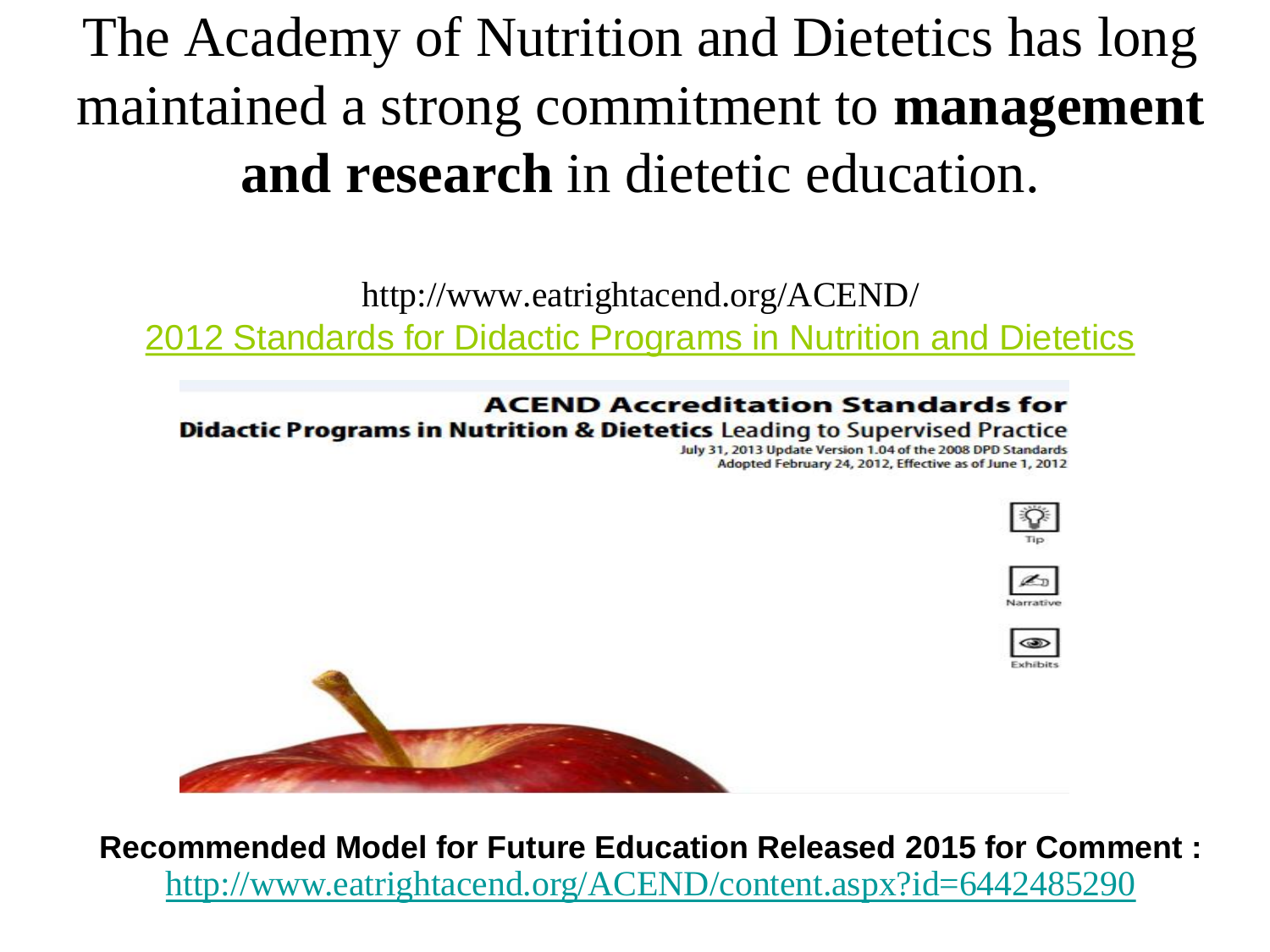# The Challenge

Most dietetic students select the field of dietetics because of their passion for nutrition knowledge & education, not management nor research.

- **Only 12% of RD's are in management** & **6% in research** The full report of the 2013 Compensation and Benefits Survey of the Dietetics Profession is available for free to Academy members (\$250 for non-members) at: **[www.eatright.org/salarysurvey](https://www.eatrightpro.org/salarysurvey)**.
- **The art and science of dietetics are rooted in research, yet clinical dietitians do not generally participate in the research process.**  Slawson, D.L. et al. *Research and the clinical dietitian: Perceptions of the research process and preferred routes to obtaining research skills.* J Am Diet Assoc. 2000;100: 1144-1147



**SAINT LOUIS UNIVERSITY** 

Higher purpose. Greater good.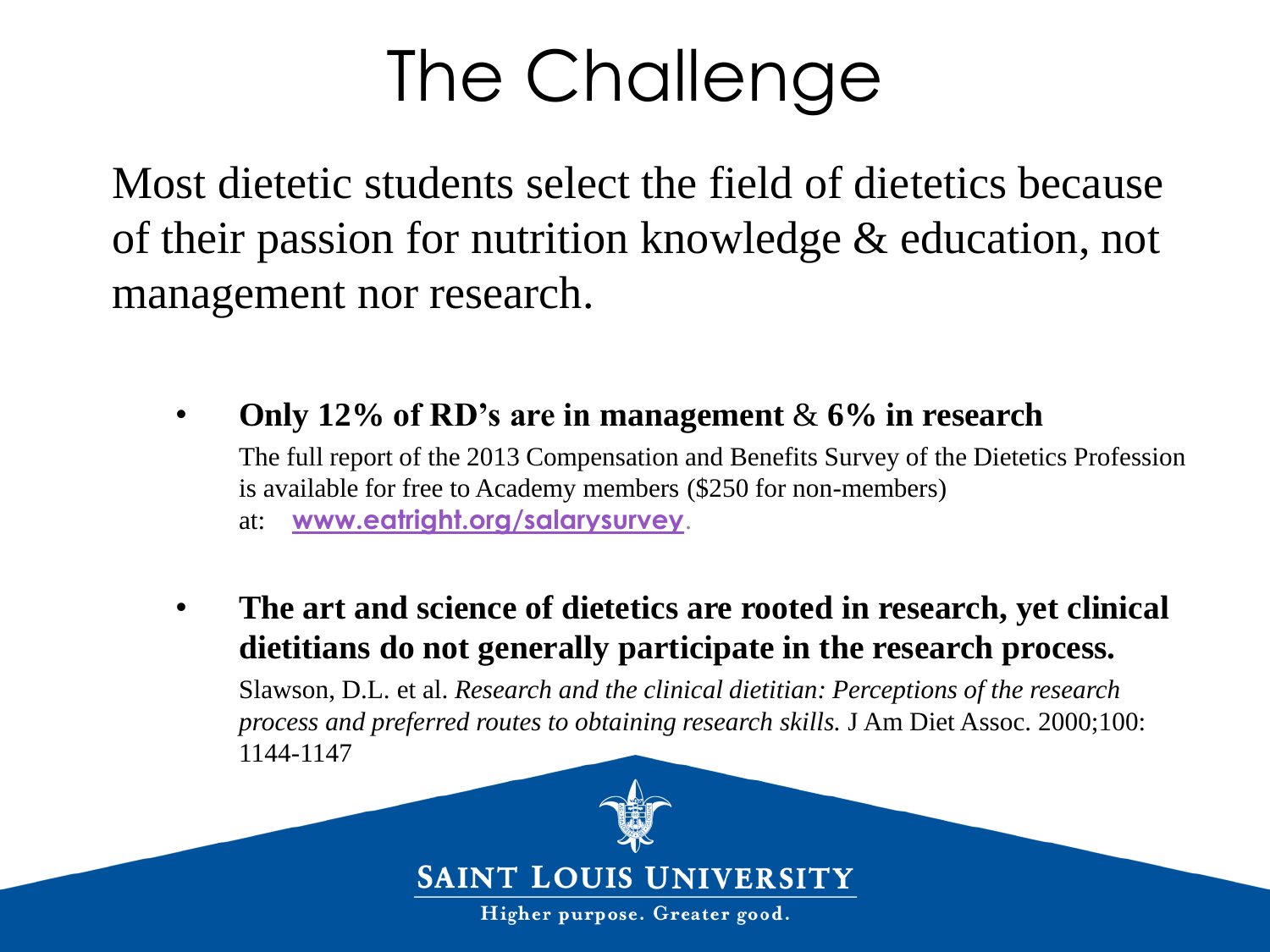# The Assignment

As part of an undergraduate dietetics management course, Food Systems Management II, students were assigned to faculty members involved in funded research or with those developing research plans. **Each student was assigned a project within the research plan or planning process that involved a management function such as budgeting, costing, menu planning, quality assurance, or marketing.** Each student was required to read the research proposal, and collect detailed information about the research plan in addition to the assigned activity. Each student presented to the class an overview of the research plan as well as the project they completed.

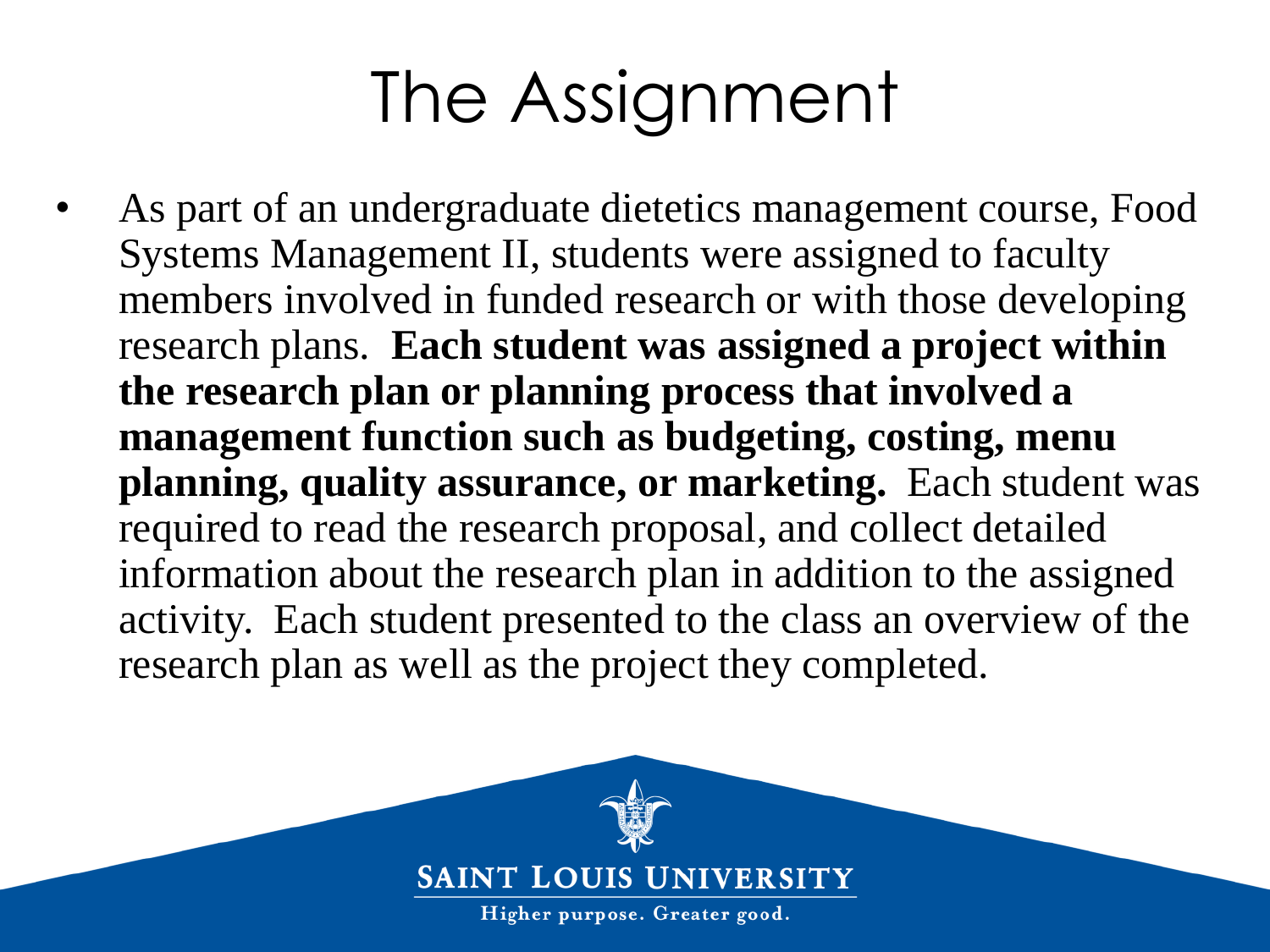# The Assignment

**Overview of practicum site**: location, type of facility & services provided, **target market**, overall budget information (% food cost, % labor cost or overall summary of **financial management/budget**). 10 points

**Management/leadership**: organizational structure including names and titles (who reports to whom), overview of responsibilities of manager or researcher and their management style (description or examples of leadership style or skills demonstrated or described). 10 points

**Project:** example of (forms, data, etc.), discuss highlights of project assignment: **what you learned and how it applies to class topics** (discuss similarities or differences to text or lecture notes), describe how project/data helped manager perform or accomplish management functions or tasks. 10 points

**Other areas or observations that apply to class (MUST include 3)**: more detailed budget information or samples, marketing concepts, human resources practices (training etc.), computer applications used, production or costing controls observed or utilized. 10 points

**Visual media/Power Point slides & verbal communication during presentation**. Must be presented using Microsoft power point. Clear, concise, organized, easy to follow, professional appearance, tone, and language/wording. Time limit 20 minutes  $+/- 2$  minutes. 10 points

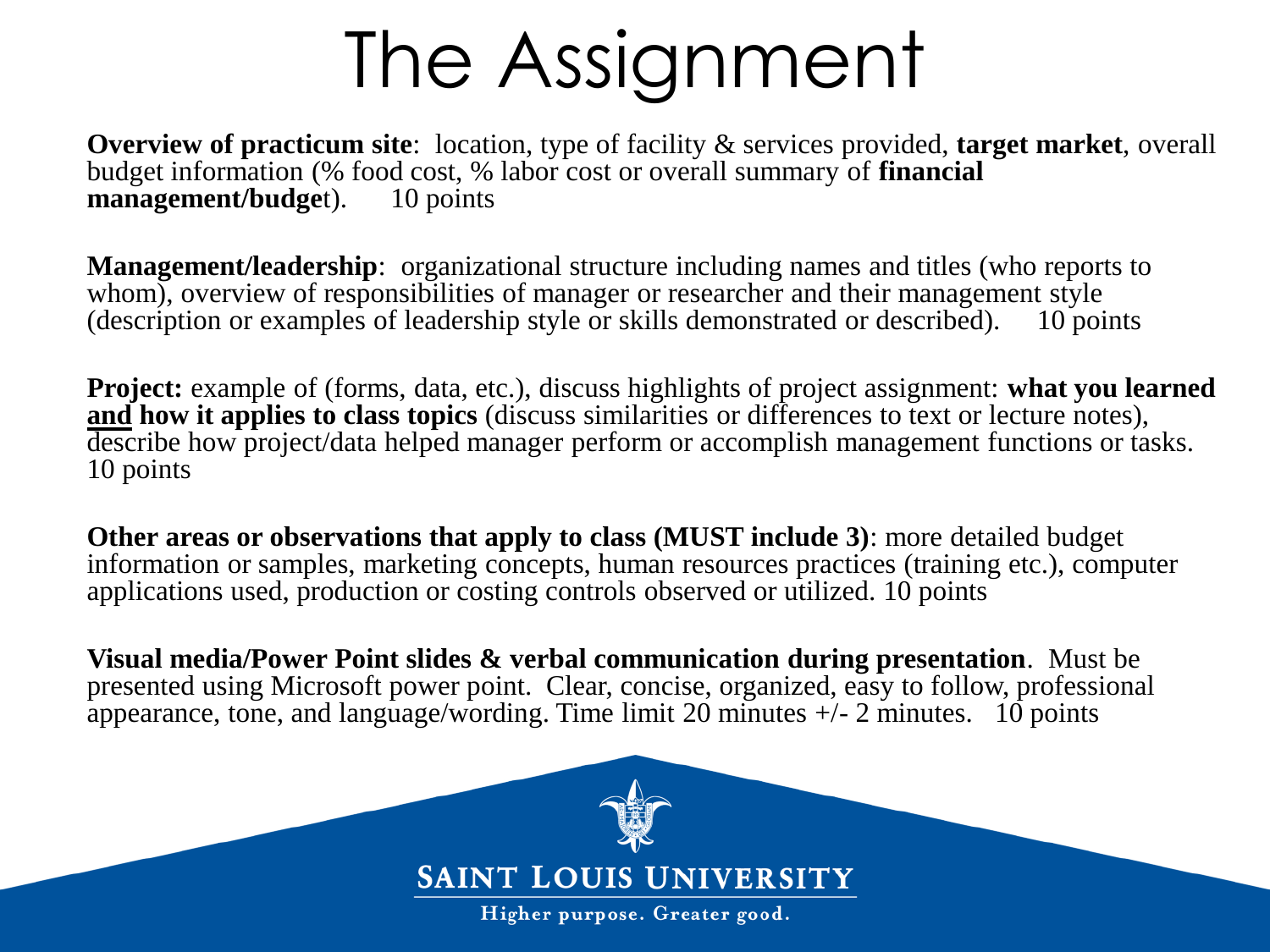# **Steps to implementation**

- Finding and establishing connections with researchers & graduate students conducting research.
- Developing projects within the research plan that involved management functions & examples.
- Determining how best to share experiences of each student's involvement in research so all students would benefit.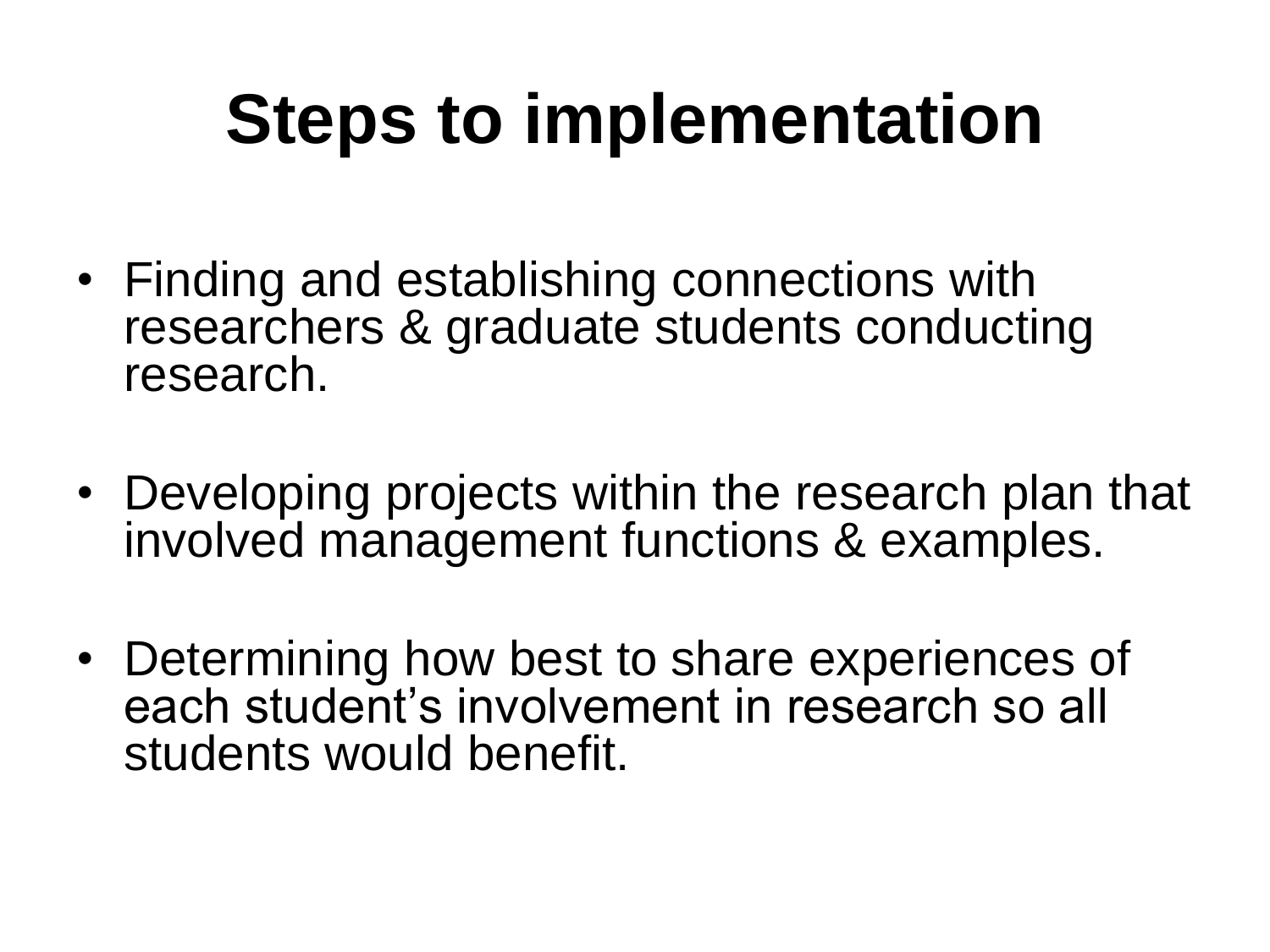## Research involvement example

**Researcher:** Dr. Brent Tetri, Hepatobiliary specialist SLU Medical School.

**Study objective:** To determine if feeding subjects a diet high in trans fats (20 g/d) would cause liver enzyme elevation or interfere with the ability of plasma high density lipoproteins to remove cholesterol from cholesterol-load macrophages in culture.

**Student assignment:** Students assisted in modifying & standardizing high trans fat muffins and cookie recipes used in the study. They proved recipe trans fats content met study requirements by entering recipe data into nutrient analysis software. They also determined total food cost and cost per portion for each recipe for research proposal budgeting.

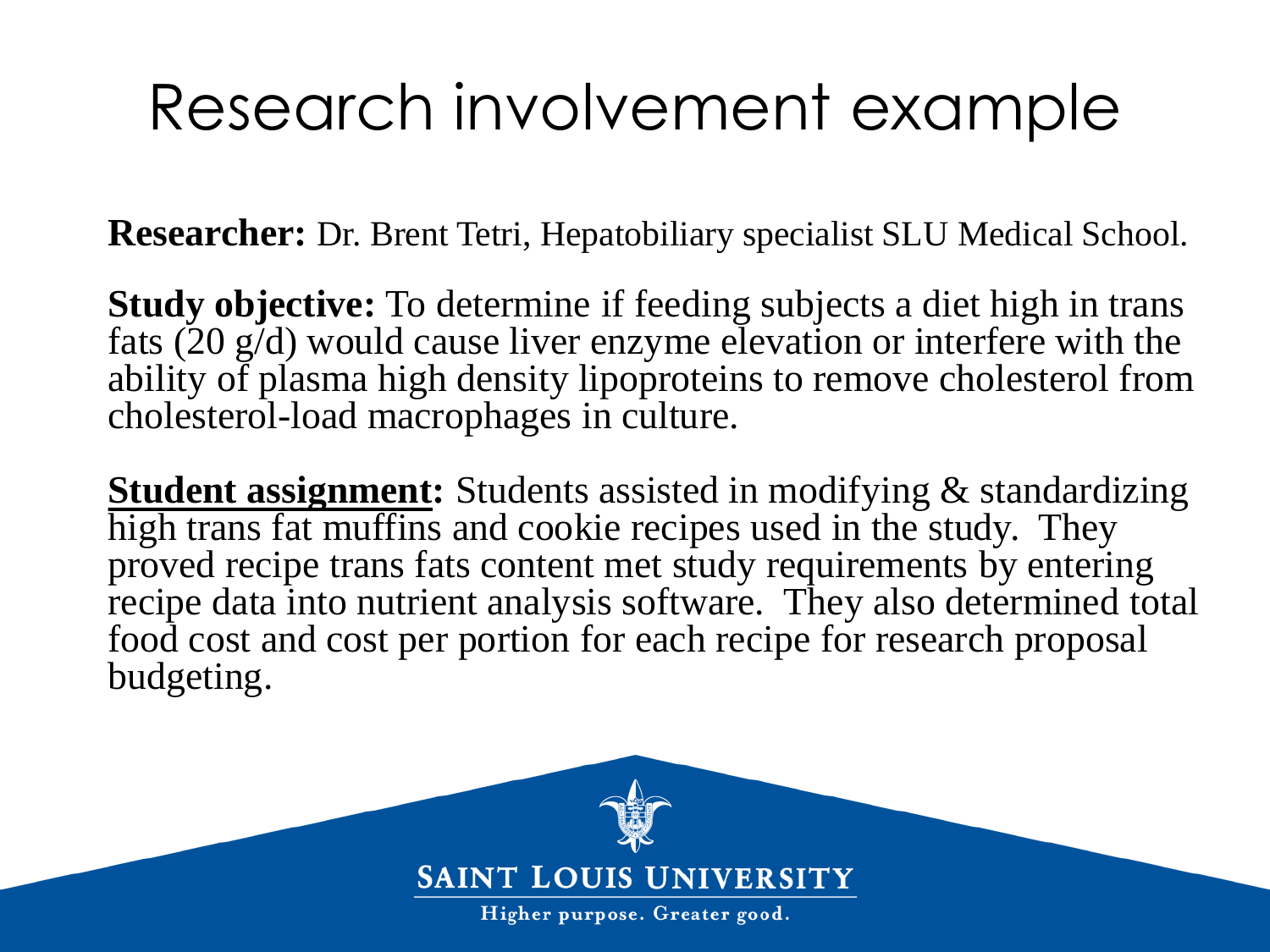## Research planning example

**Researcher:** Ted Weiss, Associate Professor, Dept. Nutrition & Dietetics', SLU

**Background:** Most patients with heart failure (HF) are overweight or obese & many have micronutrient deficiencies. There is a lack of knowledge about the effects of weight loss & optimal nutrition in this population. This study was designed to evaluate the feasibility and safety of intentional weight loss with a micronutrient-rich diet for overweight and obese patients with HF. **Methods:** Patients with systolic HF would be randomized to 6 months of a nutrient-rich diet designed to reduce body weight by 6- 10% or a usual care control group.

**Student assignment: Student was responsible for modifying the DASH diet** to reduce calories to 1400, 1600, & 1800 calorie level, and proving macro & micronutrient requirements desired were provided by nutrient analysis**.** Another student determined the food cost for each menu for the research proposal budget.